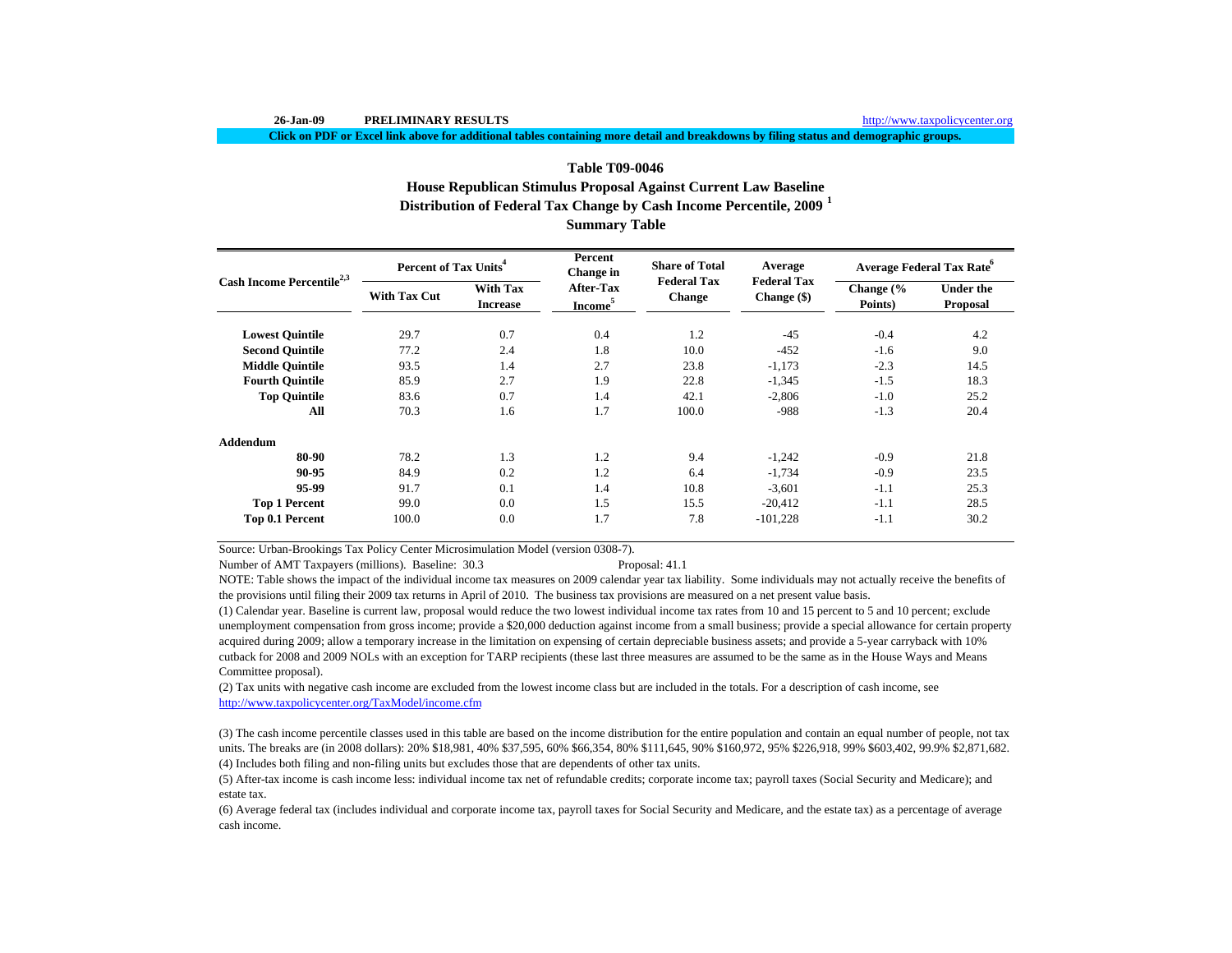#### http://www.taxpolicycenter.org

### **Table T09-0046House Republican Stimulus Proposal Against Current Law Baseline Distribution of Federal Tax Change by Cash Income Percentile, 2009 1 Detail Table**

| Cash Income Percentile <sup>2,3</sup> | Percent of Tax Units <sup>4</sup> |                             | <b>Percent Change</b>               | <b>Share of Total</b>               | <b>Average Federal Tax Change</b> |         | <b>Share of Federal Taxes</b> |                              |                      | <b>Average Federal Tax Rate<sup>6</sup></b> |
|---------------------------------------|-----------------------------------|-----------------------------|-------------------------------------|-------------------------------------|-----------------------------------|---------|-------------------------------|------------------------------|----------------------|---------------------------------------------|
|                                       | <b>With Tax Cut</b>               | With Tax<br><b>Increase</b> | in After-Tax<br>Income <sup>5</sup> | <b>Federal Tax</b><br><b>Change</b> | <b>Dollars</b>                    | Percent | Change (%<br>Points)          | <b>Under the</b><br>Proposal | Change (%<br>Points) | <b>Under the</b><br>Proposal                |
| <b>Lowest Quintile</b>                | 29.7                              | 0.7                         | 0.4                                 | 1.2                                 | $-45$                             | $-9.1$  | 0.0                           | 0.8                          | $-0.4$               | 4.2                                         |
| <b>Second Ouintile</b>                | 77.2                              | 2.4                         | 1.8                                 | 10.0                                | $-452$                            | $-15.2$ | $-0.4$                        | 3.6                          | $-1.6$               | 9.0                                         |
| <b>Middle Quintile</b>                | 93.5                              | 1.4                         | 2.7                                 | 23.8                                | $-1,173$                          | $-13.5$ | $-0.8$                        | 9.9                          | $-2.3$               | 14.5                                        |
| <b>Fourth Quintile</b>                | 85.9                              | 2.7                         | 1.9                                 | 22.8                                | $-1,345$                          | $-7.7$  | $-0.3$                        | 17.5                         | $-1.5$               | 18.3                                        |
| <b>Top Quintile</b>                   | 83.6                              | 0.7                         | 1.4                                 | 42.1                                | $-2,806$                          | $-3.8$  | 1.6                           | 68.1                         | $-1.0$               | 25.2                                        |
| All                                   | 70.3                              | 1.6                         | 1.7                                 | 100.0                               | $-988$                            | $-6.1$  | 0.0                           | 100.0                        | $-1.3$               | 20.4                                        |
| Addendum                              |                                   |                             |                                     |                                     |                                   |         |                               |                              |                      |                                             |
| 80-90                                 | 78.2                              | 1.3                         | 1.2                                 | 9.4                                 | $-1,242$                          | $-4.1$  | 0.3                           | 14.4                         | $-0.9$               | 21.8                                        |
| 90-95                                 | 84.9                              | 0.2                         | 1.2                                 | 6.4                                 | $-1,734$                          | $-3.7$  | 0.3                           | 10.7                         | $-0.9$               | 23.5                                        |
| 95-99                                 | 91.7                              | 0.1                         | 1.4                                 | 10.8                                | $-3,601$                          | $-4.0$  | 0.4                           | 16.7                         | $-1.1$               | 25.3                                        |
| <b>Top 1 Percent</b>                  | 99.0                              | 0.0                         | 1.5                                 | 15.5                                | $-20.412$                         | $-3.7$  | 0.7                           | 26.4                         | $-1.1$               | 28.5                                        |
| Top 0.1 Percent                       | 100.0                             | 0.0                         | 1.7                                 | 7.8                                 | $-101,228$                        | $-3.6$  | 0.3                           | 13.4                         | $-1.1$               | 30.2                                        |

#### **Baseline Distribution of Income and Federal Taxes by Cash Income Percentile, 2009 1**

| Cash Income Percentile <sup>2,3</sup> | Tax Units <sup>4</sup> |                         | Average             | Average<br><b>Federal Tax</b> | <b>Average After-</b>                | Average<br><b>Federal Tax</b> | <b>Share of Pre-</b><br><b>Tax Income</b> | <b>Share of Post-</b><br><b>Tax Income</b> | Share of<br><b>Federal Taxes</b> |
|---------------------------------------|------------------------|-------------------------|---------------------|-------------------------------|--------------------------------------|-------------------------------|-------------------------------------------|--------------------------------------------|----------------------------------|
|                                       | Number<br>(thousands)  | <b>Percent of Total</b> | Income<br>(Dollars) | <b>Burden</b><br>(Dollars)    | Tax Income <sup>5</sup><br>(Dollars) | Rate <sup>6</sup>             | <b>Percent of Total</b>                   | <b>Percent of Total</b>                    | <b>Percent of Total</b>          |
| <b>Lowest Quintile</b>                | 39.102                 | 26.0                    | 10.744              | 501                           | 10.243                               | 4.7                           | 3.7                                       | 4.5                                        | 0.8                              |
| <b>Second Ouintile</b>                | 32,942                 | 21.9                    | 28,057              | 2.980                         | 25,076                               | 10.6                          | 8.2                                       | 9.3                                        | 4.0                              |
| <b>Middle Quintile</b>                | 30.075                 | 20.0                    | 51,924              | 8,717                         | 43,207                               | 16.8                          | 13.8                                      | 14.7                                       | 10.7                             |
| <b>Fourth Quintile</b>                | 25,152                 | 16.7                    | 87,992              | 17,415                        | 70,577                               | 19.8                          | 19.6                                      | 20.0                                       | 17.9                             |
| <b>Top Quintile</b>                   | 22,287                 | 14.8                    | 279.244             | 73,229                        | 206,015                              | 26.2                          | 55.0                                      | 51.8                                       | 66.5                             |
| All                                   | 150,241                | 100.0                   | 75,289              | 16,327                        | 58,962                               | 21.7                          | 100.0                                     | 100.0                                      | 100.0                            |
| Addendum                              |                        |                         |                     |                               |                                      |                               |                                           |                                            |                                  |
| 80-90                                 | 11,264                 | 7.5                     | 135,143             | 30,642                        | 104,500                              | 22.7                          | 13.5                                      | 13.3                                       | 14.1                             |
| 90-95                                 | 5,439                  | 3.6                     | 192,266             | 46,915                        | 145,351                              | 24.4                          | 9.3                                       | 8.9                                        | 10.4                             |
| 95-99                                 | 4.454                  | 3.0                     | 340,985             | 89,899                        | 251.086                              | 26.4                          | 13.4                                      | 12.6                                       | 16.3                             |
| <b>Top 1 Percent</b>                  | 1,131                  | 0.8                     | 1.889.937           | 558,384                       | 1,331,553                            | 29.6                          | 18.9                                      | 17.0                                       | 25.7                             |
| <b>Top 0.1 Percent</b>                | 114                    | 0.1                     | 8.929.410           | 2,798,307                     | 6.131.103                            | 31.3                          | 9.0                                       | 7.9                                        | 13.0                             |

Source: Urban-Brookings Tax Policy Center Microsimulation Model (version 0308-7).

Number of AMT Taxpayers (millions). Baseline: 30.3 Proposal: 41.1

NOTE: Table shows the impact of the individual income tax measures on 2009 calendar year tax liability. Some individuals may not actually receive the benefits of the provisions until filing their 2009 tax returns in April The business tax provisions are measured on a net present value basis.

(2) Tax units with negative cash income are excluded from the lowest income class but are included in the totals. For a description of cash income, see<br>http://www.taxpolicycenter.org/TaxModel/income.cfm (1) Calendar year. Baseline is current law, proposal would reduce the two lowest individual income tax rates from 10 and 15 percent to 5 and 10 percent; exclude unemployment compensation from gross income; provide a \$20,000 deduction against income from a small business; provide a special allowance for certain property acquired during 2009; allow a temporary increase in the limitation on expensing of certain depreciable business assets; and p year carryback with 10% cutback for 2008 and 2009 NOLs with an exception for TARP recipients (these last three measures are assumed to be the same as in the House Ways and Means Committee proposal).

(3) The cash income percentile classes used in this table are based on the income distribution for the entire population and contain an equal number of people, not tax units. The breaks are (in 2008 dollars): 20% \$18,981, \$37,595, 60% \$66,354, 80% \$111,645, 90% \$160,972, 95% \$226,918, 99% \$603,402, 99.9% \$2,871,682.

(4) Includes both filing and non-filing units but excludes those that are dependents of other tax units.

(5) After-tax income is cash income less: individual income tax net of refundable credits; corporate income tax; payroll taxes (Social Security and Medicare); and estate tax.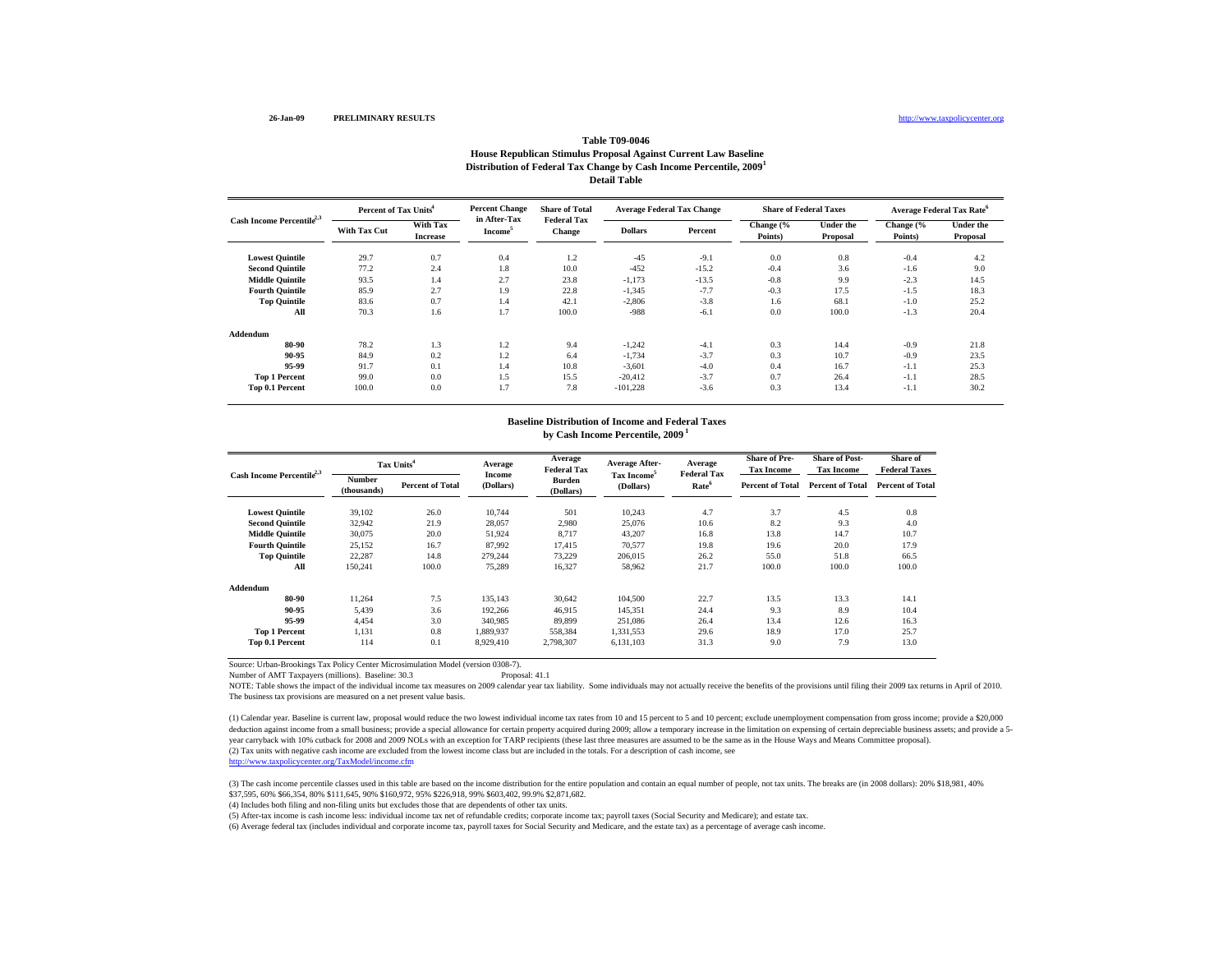### **Table T09-0046House Republican Stimulus Proposal Against Current Law Baseline Distribution of Federal Tax Change by Cash Income Percentile Adjusted for Family Size, 2009 1 Detail Table**

| Cash Income Percentile <sup>2,3</sup> | Percent of Tax Units <sup>4</sup> |                             | <b>Percent Change</b>   | <b>Share of Total</b>               | Average Federal Tax Change |         | <b>Share of Federal Taxes</b> |                       | <b>Average Federal Tax Rate</b> <sup>o</sup> |                              |
|---------------------------------------|-----------------------------------|-----------------------------|-------------------------|-------------------------------------|----------------------------|---------|-------------------------------|-----------------------|----------------------------------------------|------------------------------|
|                                       | <b>With Tax Cut</b>               | With Tax<br><b>Increase</b> | in After-Tax<br>Income' | <b>Federal Tax</b><br><b>Change</b> | <b>Dollars</b>             | Percent | Change (%<br>Points)          | Under the<br>Proposal | Change (%<br>Points)                         | <b>Under the</b><br>Proposal |
| <b>Lowest Quintile</b>                | 20.9                              | 0.2                         | 0.2                     | 0.4                                 | $-18$                      | $-15.6$ | 0.0                           | 0.1                   | $-0.2$                                       | 0.9                          |
| <b>Second Quintile</b>                | 71.4                              | 3.3                         | 1.2                     | 6.0                                 | $-285$                     | $-13.2$ | $-0.2$                        | 2.5                   | $-1.1$                                       | 7.4                          |
| <b>Middle Quintile</b>                | 90.7                              | 1.6                         | 2.3                     | 17.8                                | $-908$                     | $-12.5$ | $-0.6$                        | 8.0                   | $-2.0$                                       | 13.8                         |
| <b>Fourth Quintile</b>                | 87.9                              | 1.9                         | 2.2                     | 25.5                                | $-1,327$                   | $-8.9$  | $-0.5$                        | 16.8                  | $-1.7$                                       | 17.7                         |
| <b>Top Quintile</b>                   | 87.7                              | 0.9                         | 1.5                     | 50.2                                | $-2,619$                   | $-4.3$  | 1.3                           | 72.4                  | $-1.1$                                       | 24.9                         |
| All                                   | 70.3                              | 1.6                         | 1.7                     | 100.0                               | $-988$                     | $-6.1$  | 0.0                           | 100.0                 | $-1.3$                                       | 20.4                         |
| Addendum                              |                                   |                             |                         |                                     |                            |         |                               |                       |                                              |                              |
| 80-90                                 | 85.3                              | 1.5                         | 1.5                     | 13.3                                | $-1,375$                   | $-5.3$  | 0.1                           | 15.4                  | $-1.2$                                       | 21.5                         |
| 90-95                                 | 87.3                              | 0.3                         | 1.4                     | 8.4                                 | $-1,735$                   | $-4.4$  | 0.2                           | 11.8                  | $-1.1$                                       | 23.1                         |
| 95-99                                 | 91.8                              | 0.2                         | 1.5                     | 12.1                                | $-3,196$                   | $-4.2$  | 0.3                           | 17.7                  | $-1.1$                                       | 24.9                         |
| <b>Top 1 Percent</b>                  | 98.7                              | 0.0                         | 1.6                     | 16.5                                | $-17.993$                  | $-3.7$  | 0.7                           | 27.5                  | $-1.1$                                       | 28.3                         |
| Top 0.1 Percent                       | 99.9                              | 0.0                         | 1.7                     | 8.2                                 | $-89,819$                  | $-3.7$  | 0.4                           | 13.9                  | $-1.1$                                       | 30.2                         |

#### **Baseline Distribution of Income and Federal Taxes**

**by Cash Income Percentile Adjusted for Family Size, 2009 1**

| Cash Income Percentile <sup>2,3</sup> | Tax Units <sup>4</sup>       |                         | Average             | Average<br><b>Federal Tax</b> | Average After-                       | Average<br><b>Federal Tax</b> | <b>Share of Pre-</b><br><b>Tax Income</b> | <b>Share of Post-</b><br><b>Tax Income</b> | Share of<br><b>Federal Taxes</b> |
|---------------------------------------|------------------------------|-------------------------|---------------------|-------------------------------|--------------------------------------|-------------------------------|-------------------------------------------|--------------------------------------------|----------------------------------|
|                                       | <b>Number</b><br>(thousands) | <b>Percent of Total</b> | Income<br>(Dollars) | <b>Burden</b><br>(Dollars)    | Tax Income <sup>5</sup><br>(Dollars) | Rate <sup>6</sup>             | <b>Percent of Total</b>                   | <b>Percent of Total</b>                    | <b>Percent of Total</b>          |
| <b>Lowest Quintile</b>                | 32.429                       | 21.6                    | 10.059              | 112                           | 9.946                                | 1.1                           | 2.9                                       | 3.6                                        | 0.2                              |
| <b>Second Quintile</b>                | 30.972                       | 20.6                    | 25,261              | 2,162                         | 23,100                               | 8.6                           | 6.9                                       | 8.1                                        | 2.7                              |
| <b>Middle Quintile</b>                | 29,186                       | 19.4                    | 46,073              | 7,242                         | 38,832                               | 15.7                          | 11.9                                      | 12.8                                       | 8.6                              |
| <b>Fourth Quintile</b>                | 28,494                       | 19.0                    | 76,773              | 14,943                        | 61,830                               | 19.5                          | 19.3                                      | 19.9                                       | 17.4                             |
| <b>Top Quintile</b>                   | 28,475                       | 19.0                    | 235,357             | 61,187                        | 174,170                              | 26.0                          | 59.3                                      | 56.0                                       | 71.0                             |
| All                                   | 150,241                      | 100.0                   | 75,289              | 16,327                        | 58,962                               | 21.7                          | 100.0                                     | 100.0                                      | 100.0                            |
| Addendum                              |                              |                         |                     |                               |                                      |                               |                                           |                                            |                                  |
| 80-90                                 | 14,316                       | 9.5                     | 115,555             | 26,212                        | 89,342                               | 22.7                          | 14.6                                      | 14.4                                       | 15.3                             |
| 90-95                                 | 7,191                        | 4.8                     | 163,422             | 39,476                        | 123,946                              | 24.2                          | 10.4                                      | 10.1                                       | 11.6                             |
| 95-99                                 | 5,606                        | 3.7                     | 292,160             | 75,889                        | 216,271                              | 26.0                          | 14.5                                      | 13.7                                       | 17.3                             |
| <b>Top 1 Percent</b>                  | 1,362                        | 0.9                     | 1,640,591           | 482,916                       | 1,157,676                            | 29.4                          | 19.8                                      | 17.8                                       | 26.8                             |
| <b>Top 0.1 Percent</b>                | 135                          | 0.1                     | 7,862,950           | 2.460.647                     | 5,402,303                            | 31.3                          | 9.4                                       | 8.2                                        | 13.5                             |

Source: Urban-Brookings Tax Policy Center Microsimulation Model (version 0308-7).

Number of AMT Taxpayers (millions). Baseline: 30.3 Proposal: 41.1

NOTE: Table shows the impact of the individual income tax measures on 2009 calendar year tax liability. Some individuals may not actually receive the benefits of the provisions until filing their 2009 tax returns in April The business tax provisions are measured on a net present value basis.

(2) Tax units with negative cash income are excluded from the lowest income class but are included in the totals. For a description of cash income, see (1) Calendar year. Baseline is current law, proposal would reduce the two lowest individual income tax rates from 10 and 15 percent to 5 and 10 percent; exclude unemployment compensation from gross income; provide a \$20,000 deduction against income from a small business; provide a special allowance for certain property acquired during 2009; allow a temporary increase in the limitation on expensing of certain depreciable business assets; and p year carryback with 10% cutback for 2008 and 2009 NOLs with an exception for TARP recipients (these last three measures are assumed to be the same as in the House Ways and Means Committee proposal).

p://www.taxpolicycenter.org/TaxModel/income.cfm

 $\frac{1}{(3)}$  The cash income percentile classes used in this table are based on the income distribution for the entire population and contain an equal number of people, not tax units. The incomes used are adjusted for famil the square root of the number of people in the tax unit. The resulting percentile breaks are (in 2008 dollars): 20% \$12,921, 40% \$24,393, 60% \$41,924, 80% \$567,748, 90% \$96,780, 95% \$137,143, 99% \$359,711, 99.9% \$1,730,730.

(4) Includes both filing and non-filing units but excludes those that are dependents of other tax units.

(5) After-tax income is cash income less: individual income tax net of refundable credits; corporate income tax; payroll taxes (Social Security and Medicare); and estate tax.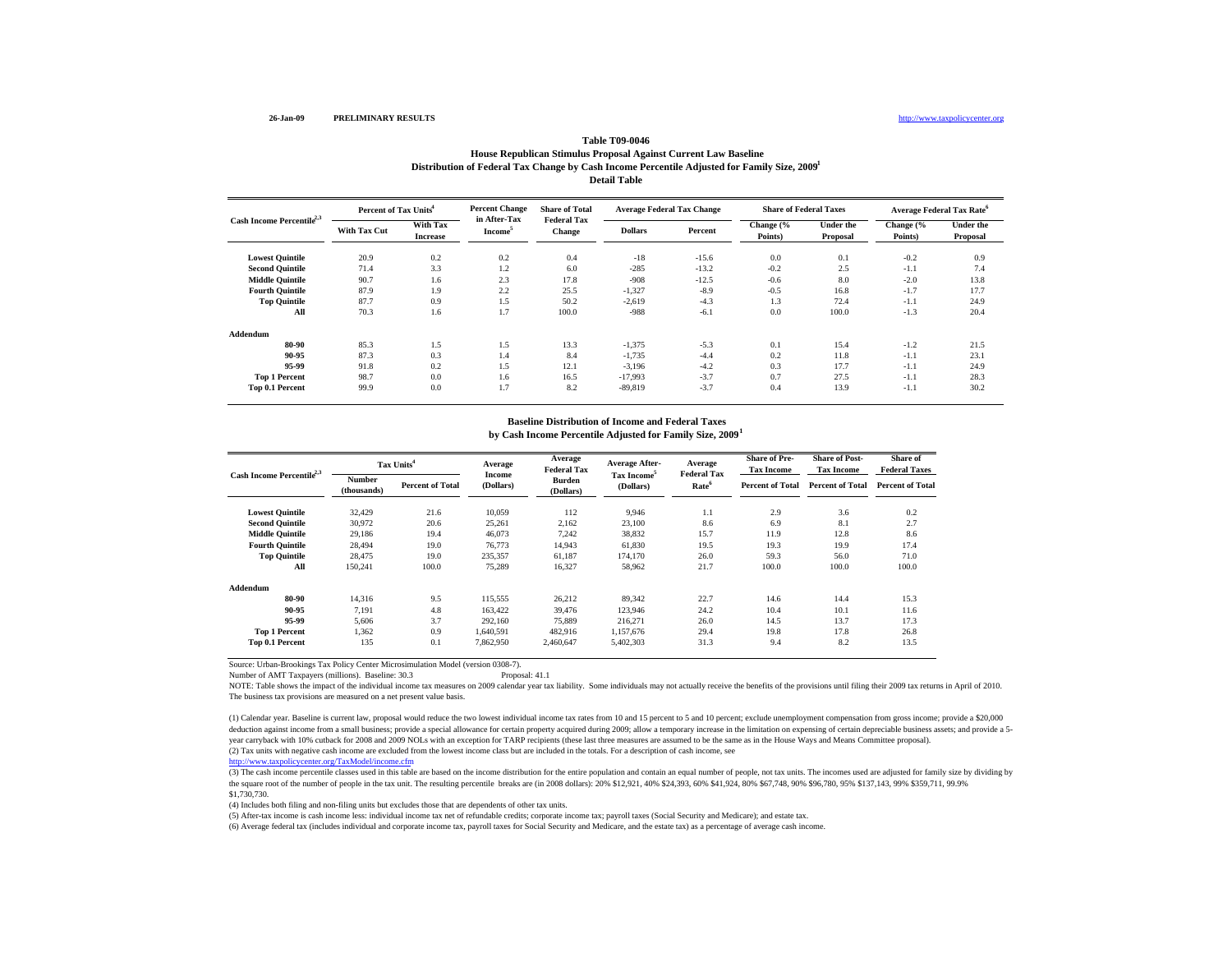#### http://www.taxpolicycenter.org

#### **Table T09-0046House Republican Stimulus Proposal Against Current Law Baseline**

**Distribution of Federal Tax Change by Cash Income Percentile Adjusted for Family Size, 2009 <sup>1</sup>**

**Detail Table - Single Tax Units**

| Cash Income Percentile <sup>2,3</sup> | Percent of Tax Units <sup>4</sup> |                             | <b>Percent Change</b>               | <b>Share of Total</b>               | <b>Average Federal Tax Change</b> |         | <b>Share of Federal Taxes</b> |                              | Average Federal Tax Rate <sup>6</sup> |                              |
|---------------------------------------|-----------------------------------|-----------------------------|-------------------------------------|-------------------------------------|-----------------------------------|---------|-------------------------------|------------------------------|---------------------------------------|------------------------------|
|                                       | <b>With Tax Cut</b>               | With Tax<br><b>Increase</b> | in After-Tax<br>Income <sup>5</sup> | <b>Federal Tax</b><br><b>Change</b> | <b>Dollars</b>                    | Percent | Change (%<br>Points)          | <b>Under the</b><br>Proposal | Change (%<br>Points)                  | <b>Under the</b><br>Proposal |
| <b>Lowest Quintile</b>                | 23.6                              | 0.3                         | 0.2                                 | 0.5                                 | $-16$                             | $-3.1$  | 0.1                           | 1.7                          | $-0.2$                                | 6.5                          |
| <b>Second Quintile</b>                | 69.9                              | 2.1                         | 1.5                                 | 7.0                                 | $-259$                            | $-12.5$ | $-0.2$                        | 5.1                          | $-1.4$                                | 9.5                          |
| <b>Middle Quintile</b>                | 94.2                              | 0.7                         | 3.3                                 | 20.8                                | $-904$                            | $-15.2$ | $-0.8$                        | 12.0                         | $-2.7$                                | 15.0                         |
| <b>Fourth Quintile</b>                | 98.5                              | 0.2                         | 3.7                                 | 31.2                                | $-1,611$                          | $-14.1$ | $-1.1$                        | 19.5                         | $-2.9$                                | 17.9                         |
| <b>Top Quintile</b>                   | 95.8                              | 0.2                         | 2.3                                 | 40.4                                | $-2,527$                          | $-6.3$  | 2.0                           | 61.6                         | $-1.7$                                | 24.7                         |
| All                                   | 69.7                              | 0.8                         | 2.5                                 | 100.0                               | $-840$                            | $-9.3$  | 0.0                           | 100.0                        | $-2.0$                                | 19.4                         |
| Addendum                              |                                   |                             |                                     |                                     |                                   |         |                               |                              |                                       |                              |
| 80-90                                 | 97.1                              | 0.2                         | 3.0                                 | 15.9                                | $-1,888$                          | $-9.8$  | $-0.1$                        | 15.2                         | $-2.3$                                | 21.2                         |
| 90-95                                 | 94.6                              | 0.0                         | 2.3                                 | 8.1                                 | $-2,005$                          | $-7.1$  | 0.3                           | 10.9                         | $-1.7$                                | 22.7                         |
| 95-99                                 | 92.9                              | 0.4                         | 1.8                                 | 7.9                                 | $-2,720$                          | $-5.3$  | 0.6                           | 14.5                         | $-1.4$                                | 24.0                         |
| <b>Top 1 Percent</b>                  | 98.7                              | 0.0                         | 1.9                                 | 8.5                                 | $-13.734$                         | $-4.0$  | 1.2                           | 21.0                         | $-1.3$                                | 30.3                         |
| Top 0.1 Percent                       | 99.9                              | 0.0                         | 1.9                                 | 3.8                                 | $-69,877$                         | $-3.6$  | 0.6                           | 10.5                         | $-1.3$                                | 33.5                         |

# **Baseline Distribution of Income and Federal Taxes**

**Lowest Quintile** 17,979 27.7 7,650 516 7,135 6.7 5.0 6.0 1.6 **Second Quintile** 14,788 22.8 19,082 2,070 17,012 10.9 10.3 11.7 5.2 **Middle Quintile** 12,570 19.4 33,514 5,946 27,569 17.7 15.4 16.1 12.8 **Fourth Quintile** 10,552 16.2 54,870 11,411 43,459 20.8 21.2 21.4 20.6 **Top Quintile** 8,719 13.4 151,432 39,958 111,475 26.4 48.3 45.3 59.6 **All** 64,958 100.0 42,053 8,992 33,060 21.4 100.0 100.0 100.0 **Addendum80-900** 4,605 7.1 82,197 19,332 62,864 23.5 13.9 13.5 15.2 **90-95** 2,193 3.4 116,199 28,380 87,819 24.4 9.3 9.0 10.7 **95-99** 1,584 2.4 201,882 51,224 150,659 25.4 11.7 11.1 13.9 **Top 1 Percent** 338 0.5 1,087,643 343,531 744,112 31.6 13.5 11.7 19.9 **Percent of Total Number (thousands) Percent of Total Percent of Total Percent of Total Share of Pre-Tax Income Share of Post- Tax Income Cash Income Percentile2,3 Tax Units<sup>4</sup> Average Income (Dollars) Average Federal Tax Burden (Dollars) Share of Federal Taxes by Cash Income Percentile Adjusted for Family Size, 2009 <sup>1</sup> Average After-Tax Income<sup>5</sup> (Dollars) Average Federal Tax Rate<sup>6</sup>**

Source: Urban-Brookings Tax Policy Center Microsimulation Model (version 0308-7).

NOTE: Table shows the impact of the individual income tax measures on 2009 calendar year tax liability. Some individuals may not actually receive the benefits of the provisions until filing their 2009 tax returns in April The business tax provisions are measured on a net present value basis.

**Top 0.1 Percent** 30 0.1 5,550,592 1,927,489 3,623,103 34.7 6.1 5.0 9.9

(2) Tax units with negative cash income are excluded from the lowest income class but are included in the totals. For a description of cash income, see (1) Calendar year. Baseline is current law, proposal would reduce the two lowest individual income tax rates from 10 and 15 percent to 5 and 10 percent; exclude unemployment compensation from gross income; provide a \$20,000 deduction against income from a small business; provide a special allowance for certain property acquired during 2009; allow a temporary increase in the limitation on expensing of certain depreciable business asset provide a 5-year carryback with 10% cutback for 2008 and 2009 NOLs with an exception for TARP recipients (these last three measures are assumed to be the same as in the House Ways and Means Committee proposal).

http://www.taxpolicycenter.org/TaxModel/income.cfm

(3) The cash income percentile classes used in this table are based on the income distribution for the entire population and contain an equal number of people, not tax units. The incomes used are adjusted for family size b by the square root of the number of people in the tax unit. The resulting percentile breaks are (in 2008 dollars): 20% \$12,921, 40% \$24,393, 60% \$41,924, 80% \$67,748, 90% \$96,780, 95% \$137,143, 99% \$359,711, 99.9% \$1,730,730.

(4) Includes both filing and non-filing units but excludes those that are dependents of other tax units.

(5) After-tax income is cash income less: individual income tax net of refundable credits; corporate income tax; payroll taxes (Social Security and Medicare); and estate tax.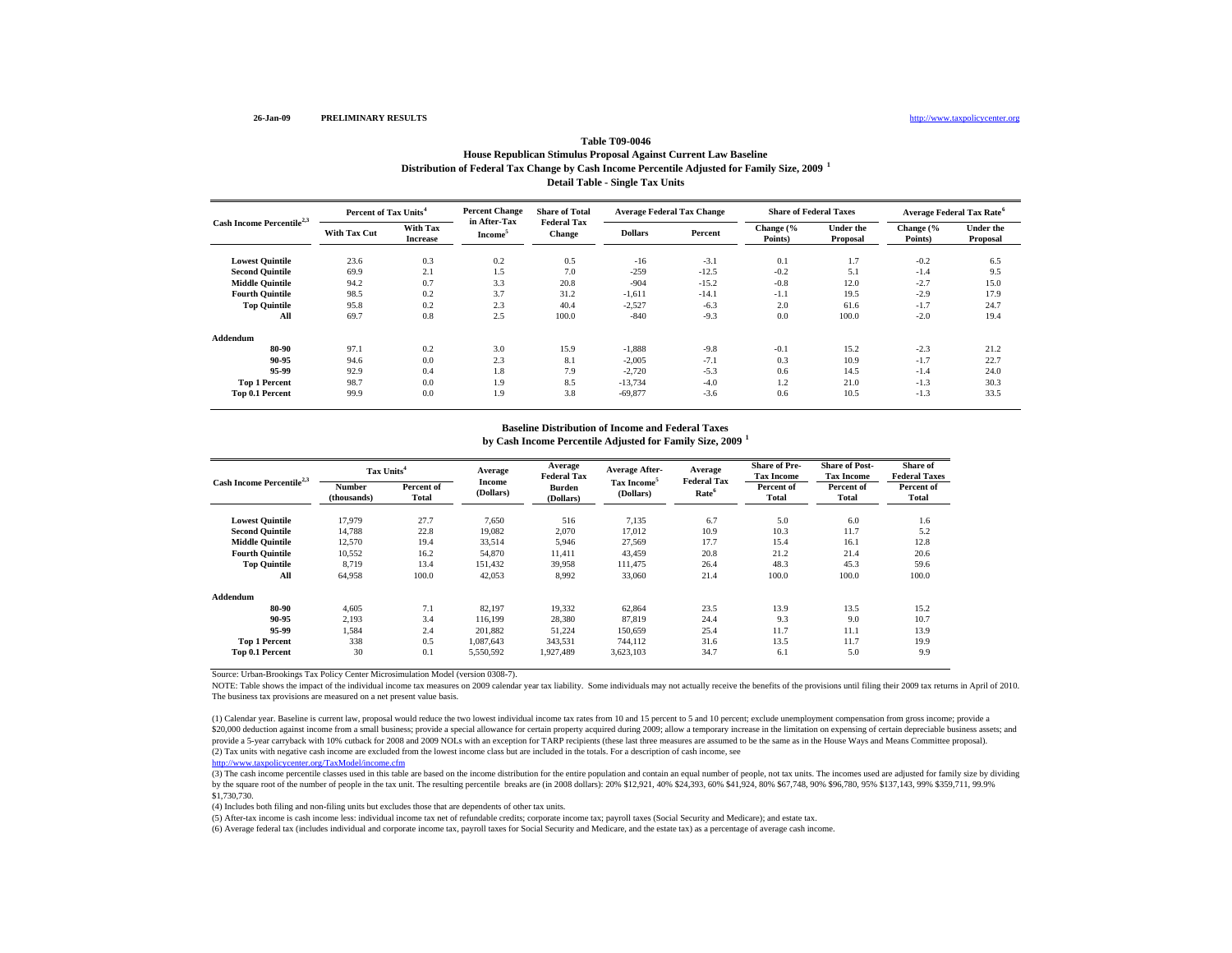#### http://www.taxpolicycenter.org

# **Table T09-0046**

#### **Distribution of Federal Tax Change by Cash Income Percentile Adjusted for Family Size, 2009 <sup>1</sup> Detail Table - Married Tax Units Filing Jointly House Republican Stimulus Proposal Against Current Law Baseline**

| Cash Income Percentile <sup>2,3</sup> | Percent of Tax Units <sup>4</sup> |                             | <b>Percent Change</b>               | <b>Share of Total</b>               | <b>Average Federal Tax Change</b> |         | <b>Share of Federal Taxes</b> |                              |                      | <b>Average Federal Tax Rate<sup>6</sup></b> |
|---------------------------------------|-----------------------------------|-----------------------------|-------------------------------------|-------------------------------------|-----------------------------------|---------|-------------------------------|------------------------------|----------------------|---------------------------------------------|
|                                       | <b>With Tax Cut</b>               | With Tax<br><b>Increase</b> | in After-Tax<br>Income <sup>5</sup> | <b>Federal Tax</b><br><b>Change</b> | <b>Dollars</b>                    | Percent | Change (%<br>Points)          | <b>Under the</b><br>Proposal | Change (%<br>Points) | <b>Under the</b><br>Proposal                |
| <b>Lowest Quintile</b>                | 24.7                              | 0.1                         | 0.2                                 | 0.2                                 | $-27$                             | $-23.8$ | 0.0                           | 0.0                          | $-0.2$               | 0.7                                         |
| <b>Second Quintile</b>                | 72.5                              | 4.0                         | 1.0                                 | 3.1                                 | $-291$                            | $-11.2$ | $-0.1$                        | 1.2                          | $-0.9$               | 7.1                                         |
| <b>Middle Quintile</b>                | 88.8                              | 2.5                         | 1.9                                 | 13.2                                | $-981$                            | $-11.5$ | $-0.4$                        | 5.2                          | $-1.7$               | 12.7                                        |
| <b>Fourth Quintile</b>                | 83.2                              | 2.8                         | 1.7                                 | 22.9                                | $-1,264$                          | $-7.2$  | $-0.4$                        | 15.0                         | $-1.4$               | 17.4                                        |
| <b>Top Quintile</b>                   | 85.2                              | 1.3                         | 1.3                                 | 60.4                                | $-2,720$                          | $-3.8$  | 0.9                           | 78.5                         | $-1.0$               | 24.9                                        |
| All                                   | 76.6                              | 2.1                         | 1.4                                 | 100.0                               | $-1,375$                          | $-4.9$  | 0.0                           | 100.0                        | $-1.1$               | 21.6                                        |
| Addendum                              |                                   |                             |                                     |                                     |                                   |         |                               |                              |                      |                                             |
| 80-90                                 | 80.8                              | 2.3                         | 1.1                                 | 12.5                                | $-1,172$                          | $-3.9$  | 0.2                           | 15.7                         | $-0.9$               | 21.4                                        |
| 90-95                                 | 84.8                              | 0.5                         | 1.2                                 | 9.4                                 | $-1,641$                          | $-3.7$  | 0.2                           | 12.7                         | $-0.9$               | 23.2                                        |
| 95-99                                 | 92.2                              | 0.1                         | 1.4                                 | 15.8                                | $-3,413$                          | $-3.9$  | 0.2                           | 19.7                         | $-1.0$               | 25.1                                        |
| <b>Top 1 Percent</b>                  | 98.8                              | 0.0                         | 1.5                                 | 22.7                                | $-19,232$                         | $-3.7$  | 0.4                           | 30.5                         | $-1.1$               | 27.9                                        |
| Top 0.1 Percent                       | 99.9                              | 0.0                         | 1.6                                 | 11.3                                | $-94,787$                         | $-3.7$  | 0.2                           | 15.1                         | $-1.1$               | 29.5                                        |

## **Baseline Distribution of Income and Federal Taxes**

**Lowest Quintile** 6,621 11.1 13,343 114 13,229 0.9 1.2 1.5 0.0 **Second Quintile** 8,578 14.4 32,397 2,601 29,796 8.0 3.7 4.4 1.3 **Middle Quintile** 11,027 18.5 59,438 8,506 50,932 14.3 8.8 9.8 5.6 **Fourth Quintile** 14,829 24.9 93,284 17,455 75,829 18.7 18.6 19.5 15.4 **Top Quintile** 18,163 30.5 278,505 72,051 206,454 25.9 68.0 65.1 77.6 **All** 59,479 100.0 125,155 28,353 96,802 22.7 100.0 100.0 100.0 **Addendum80-90** 8,717 14.7 134,567 30,028 104,539 22.3 15.8 15.8 15.5 **90-95** 4,700 7.9 186,829 44,909 141,920 24.0 11.8 11.6 12.5 **95-99** 3,780 6.4 332,302 86,888 245,414 26.2 16.9 16.1 19.5 **Top 1 Percent** 965 1.6 1,813,978 525,568 1,288,411 29.0 23.5 21.6 30.1 **Percent of Total Number (thousands) Percent of Total Percent of Total Percent of Total Share of Pre-Tax Income Share of Post- Tax Income Cash Income Percentile2,3 Tax Units<sup>4</sup> Average Income (Dollars) Average Federal Tax Burden (Dollars) Share of Federal Taxes by Cash Income Percentile Adjusted for Family Size, 2009 <sup>1</sup> Average After-Tax Income<sup>5</sup> (Dollars) Average Federal Tax Rate<sup>6</sup>**

**Top 0.1 Percent** 97 0.2 8,464,842 2,593,746 5,871,096 30.6 11.1 9.9 14.9

Source: Urban-Brookings Tax Policy Center Microsimulation Model (version 0308-7).

NOTE: Table shows the impact of the individual income tax measures on 2009 calendar year tax liability. Some individuals may not actually receive the benefits of the provisions until filing their 2009 tax returns in April The business tax provisions are measured on a net present value basis.

(2) Tax units with negative cash income are excluded from the lowest income class but are included in the totals. For a description of cash income, see (1) Calendar year. Baseline is current law, proposal would reduce the two lowest individual income tax rates from 10 and 15 percent to 5 and 10 percent; exclude unemployment compensation from gross income; provide a \$20,000 deduction against income from a small business; provide a special allowance for certain property acquired during 2009; allow a temporary increase in the limitation on expensing of certain depreciable business asset provide a 5-year carryback with 10% cutback for 2008 and 2009 NOLs with an exception for TARP recipients (these last three measures are assumed to be the same as in the House Ways and Means Committee proposal).

http://www.taxpolicycenter.org/TaxModel/income.cfm

(3) The cash income percentile classes used in this table are based on the income distribution for the entire population and contain an equal number of people, not tax units. The incomes used are adjusted for family size b by the square root of the number of people in the tax unit. The resulting percentile breaks are (in 2008 dollars): 20% \$12,921, 40% \$24,393, 60% \$41,924, 80% \$67,748, 90% \$96,780, 95% \$137,143, 99% \$359,711, 99.9% \$1,730,730.

(4) Includes both filing and non-filing units but excludes those that are dependents of other tax units.

(5) After-tax income is cash income less: individual income tax net of refundable credits; corporate income tax; payroll taxes (Social Security and Medicare); and estate tax.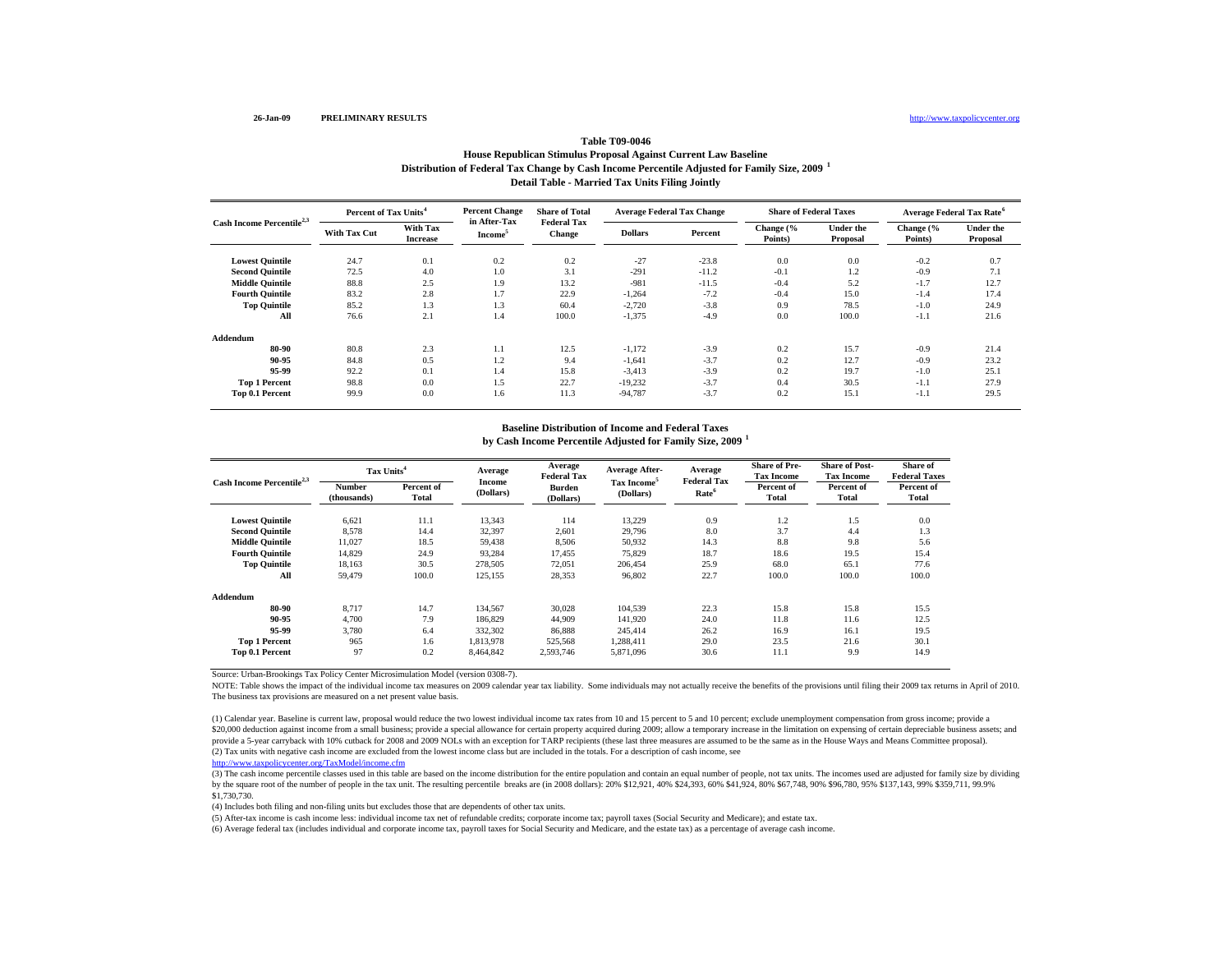#### http://www.taxpolicycenter.org

# **Table T09-0046**

**Distribution of Federal Tax Change by Cash Income Percentile Adjusted for Family Size, 2009 <sup>1</sup> Detail Table - Head of Household Tax UnitsHouse Republican Stimulus Proposal Against Current Law Baseline**

| Cash Income Percentile <sup>2,3</sup> | Percent of Tax Units <sup>4</sup> |                             | <b>Percent Change</b>               | <b>Share of Total</b>               | <b>Average Federal Tax Change</b> |         | <b>Share of Federal Taxes</b> |                              | Average Federal Tax Rate <sup>6</sup> |                              |
|---------------------------------------|-----------------------------------|-----------------------------|-------------------------------------|-------------------------------------|-----------------------------------|---------|-------------------------------|------------------------------|---------------------------------------|------------------------------|
|                                       | <b>With Tax Cut</b>               | With Tax<br><b>Increase</b> | in After-Tax<br>Income <sup>5</sup> | <b>Federal Tax</b><br><b>Change</b> | <b>Dollars</b>                    | Percent | Change (%<br>Points)          | <b>Under the</b><br>Proposal | Change (%<br>Points)                  | <b>Under the</b><br>Proposal |
| <b>Lowest Quintile</b>                | 10.6                              | 0.1                         | 0.1                                 | 0.9                                 | $-12$                             | 1.3     | $-0.5$                        | $-5.5$                       | $-0.1$                                | $-6.9$                       |
| <b>Second Quintile</b>                | 72.2                              | 4.9                         | 1.2                                 | 23.9                                | $-327$                            | $-18.7$ | $-1.2$                        | 8.3                          | $-1.1$                                | 4.8                          |
| <b>Middle Quintile</b>                | 87.5                              | 1.8                         | 1.9                                 | 38.7                                | $-780$                            | $-10.2$ | $-0.8$                        | 27.3                         | $-1.6$                                | 14.0                         |
| <b>Fourth Quintile</b>                | 75.6                              | 3.0                         | 1.2                                 | 17.8                                | $-706$                            | $-4.6$  | 0.9                           | 29.6                         | $-0.9$                                | 19.4                         |
| <b>Top Quintile</b>                   | 74.2                              | 0.3                         | 1.2                                 | 18.6                                | $-1,622$                          | $-3.6$  | 1.6                           | 40.2                         | $-0.9$                                | 24.4                         |
| All                                   | 55.8                              | 2.3                         | 1.2                                 | 100.0                               | $-422$                            | $-7.4$  | 0.0                           | 100.0                        | $-1.1$                                | 13.1                         |
| Addendum                              |                                   |                             |                                     |                                     |                                   |         |                               |                              |                                       |                              |
| 80-90                                 | 72.8                              | 0.5                         | 1.0                                 | 6.5                                 | $-875$                            | $-3.4$  | 0.6                           | 14.8                         | $-0.8$                                | 22.7                         |
| 90-95                                 | 72.7                              | 0.0                         | 1.1                                 | 2.6                                 | $-1,203$                          | $-3.3$  | 0.3                           | 6.1                          | $-0.8$                                | 23.8                         |
| 95-99                                 | 78.2                              | 0.0                         | 1.4                                 | 4.5                                 | $-2,825$                          | $-4.1$  | 0.3                           | 8.5                          | $-1.0$                                | 24.0                         |
| <b>Top 1 Percent</b>                  | 95.9                              | 0.0                         | 1.5                                 | 5.0                                 | $-15,818$                         | $-3.6$  | 0.4                           | 10.8                         | $-1.1$                                | 28.2                         |
| Top 0.1 Percent                       | 99.9                              | 0.0                         | 1.6                                 | 2.3                                 | $-83,311$                         | $-3.5$  | 0.2                           | 5.2                          | $-1.1$                                | 30.0                         |

# **Baseline Distribution of Income and Federal Taxes**

**by Cash Income Percentile Adjusted for Family Size, 2009 <sup>1</sup>**

| Cash Income Percentile <sup>2,3</sup> | Tax Units <sup>4</sup> |            | Average             | Average<br><b>Federal Tax</b> | <b>Average After-</b> | Average<br><b>Federal Tax</b> | <b>Share of Pre-</b><br><b>Tax Income</b> | <b>Share of Post-</b><br><b>Tax Income</b> | Share of<br><b>Federal Taxes</b> |
|---------------------------------------|------------------------|------------|---------------------|-------------------------------|-----------------------|-------------------------------|-------------------------------------------|--------------------------------------------|----------------------------------|
|                                       | Number                 | Percent of | Income<br>(Dollars) | Burden                        | Tax Income            |                               | Percent of                                | Percent of                                 | Percent of                       |
|                                       | (thousands)            | Total      |                     | (Dollars)                     | (Dollars)             | Rate <sup>6</sup>             | Total                                     | Total                                      | Total                            |
| <b>Lowest Quintile</b>                | 7,558                  | 32.5       | 12,952              | $-882$                        | 13,834                | $-6.8$                        | 10.4                                      | 13.0                                       | $-5.0$                           |
| <b>Second Quintile</b>                | 7,198                  | 30.9       | 29,592              | 1,748                         | 27,844                | 5.9                           | 22.7                                      | 24.8                                       | 9.5                              |
| <b>Middle Ouintile</b>                | 4,877                  | 20.9       | 49,284              | 7.665                         | 41,618                | 15.6                          | 25.6                                      | 25.2                                       | 28.2                             |
| <b>Fourth Ouintile</b>                | 2.482                  | 10.7       | 75,584              | 15,365                        | 60,219                | 20.3                          | 20.0                                      | 18.5                                       | 28.7                             |
| <b>Top Quintile</b>                   | 1,128                  | 4.8        | 179,427             | 45,427                        | 134,000               | 25.3                          | 21.5                                      | 18.7                                       | 38.6                             |
| All                                   | 23,292                 | 100.0      | 40,351              | 5,702                         | 34,650                | 14.1                          | 100.0                                     | 100.0                                      | 100.0                            |
| Addendum                              |                        |            |                     |                               |                       |                               |                                           |                                            |                                  |
| 80-90                                 | 730                    | 3.1        | 109,967             | 25,852                        | 84,115                | 23.5                          | 8.6                                       | 7.6                                        | 14.2                             |
| 90-95                                 | 209                    | 0.9        | 149,881             | 36,811                        | 113,070               | 24.6                          | 3.3                                       | 2.9                                        | 5.8                              |
| 95-99                                 | 158                    | 0.7        | 276,495             | 69,076                        | 207.418               | 25.0                          | 4.7                                       | 4.1                                        | 8.2                              |
| <b>Top 1 Percent</b>                  | 31                     | 0.1        | 1,510,258           | 441,162                       | 1,069,096             | 29.2                          | 5.0                                       | 4.1                                        | 10.4                             |
| Top 0.1 Percent                       | 3                      | 0.0        | 7,770,538           | 2,410,886                     | 5,359,652             | 31.0                          | 2.3                                       | 1.8                                        | 5.0                              |

Source: Urban-Brookings Tax Policy Center Microsimulation Model (version 0308-7).

NOTE: Table shows the impact of the individual income tax measures on 2009 calendar year tax liability. Some individuals may not actually receive the benefits of the provisions until filing their 2009 tax returns in April The business tax provisions are measured on a net present value basis.

(2) Tax units with negative cash income are excluded from the lowest income class but are included in the totals. For a description of cash income, see (1) Calendar year. Baseline is current law, proposal would reduce the two lowest individual income tax rates from 10 and 15 percent to 5 and 10 percent; exclude unemployment compensation from gross income; provide a \$20,000 deduction against income from a small business; provide a special allowance for certain property acquired during 2009; allow a temporary increase in the limitation on expensing of certain depreciable business asset provide a 5-year carryback with 10% cutback for 2008 and 2009 NOLs with an exception for TARP recipients (these last three measures are assumed to be the same as in the House Ways and Means Committee proposal).

http://www.taxpolicycenter.org/TaxModel/income.cfm

(3) The cash income percentile classes used in this table are based on the income distribution for the entire population and contain an equal number of people, not tax units. The incomes used are adjusted for family size b by the square root of the number of people in the tax unit. The resulting percentile breaks are (in 2008 dollars): 20% \$12,921, 40% \$24,393, 60% \$41,924, 80% \$67,748, 90% \$96,780, 95% \$137,143, 99% \$359,711, 99.9% \$1,730,730.

(4) Includes both filing and non-filing units but excludes those that are dependents of other tax units.

(5) After-tax income is cash income less: individual income tax net of refundable credits; corporate income tax; payroll taxes (Social Security and Medicare); and estate tax.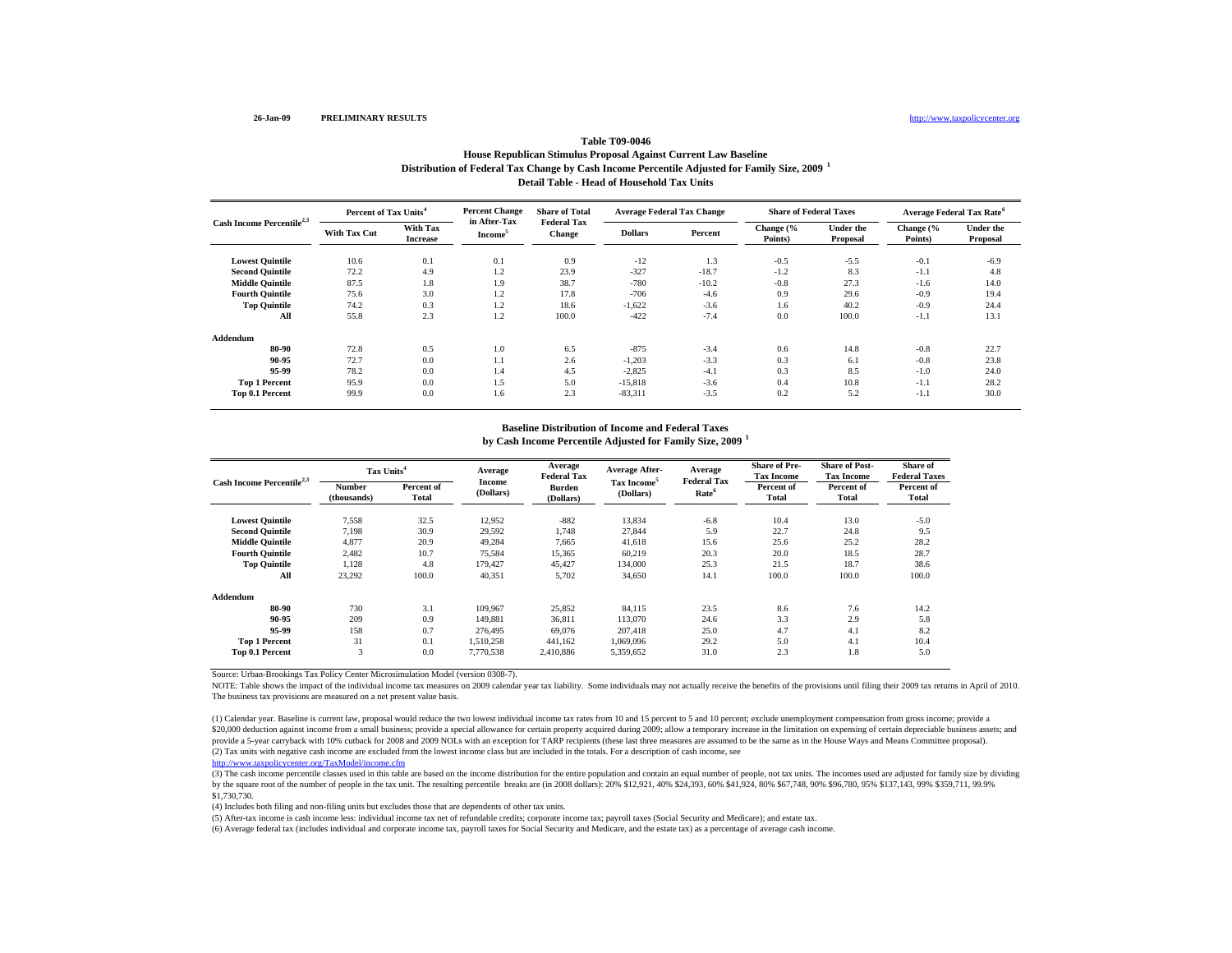#### http://www.taxpolicycenter.org

### **Distribution of Federal Tax Change by Cash Income Percentile Adjusted for Family Size, 2009 1 Detail Table - Tax Units with Children Table T09-0046House Republican Stimulus Proposal Against Current Law Baseline**

| Cash Income Percentile <sup>2,3</sup> | Percent of Tax Units <sup>4</sup> |                             | <b>Percent Change</b>               | <b>Share of Total</b>               | <b>Average Federal Tax Change</b> |         | <b>Share of Federal Taxes</b> |                       | <b>Average Federal Tax Rate<sup>6</sup></b> |                              |
|---------------------------------------|-----------------------------------|-----------------------------|-------------------------------------|-------------------------------------|-----------------------------------|---------|-------------------------------|-----------------------|---------------------------------------------|------------------------------|
|                                       | <b>With Tax Cut</b>               | With Tax<br><b>Increase</b> | in After-Tax<br>Income <sup>5</sup> | <b>Federal Tax</b><br><b>Change</b> | <b>Dollars</b>                    | Percent | Change (%<br>Points)          | Under the<br>Proposal | Change (%<br>Points)                        | <b>Under the</b><br>Proposal |
| <b>Lowest Quintile</b>                | 12.0                              | 0.1                         | 0.1                                 | 0.4                                 | $-19$                             | 1.6     | $-0.1$                        | $-1.3$                | $-0.1$                                      | $-8.8$                       |
| <b>Second Ouintile</b>                | 75.6                              | 4.8                         | 1.2                                 | 8.9                                 | $-385$                            | $-18.9$ | $-0.3$                        | 1.8                   | $-1.2$                                      | 4.9                          |
| <b>Middle Quintile</b>                | 88.3                              | 2.3                         | 1.9                                 | 23.3                                | $-979$                            | $-10.3$ | $-0.6$                        | 9.5                   | $-1.6$                                      | 14.0                         |
| <b>Fourth Quintile</b>                | 70.3                              | 4.4                         | 1.0                                 | 18.2                                | $-834$                            | $-4.0$  | 0.1                           | 20.1                  | $-0.8$                                      | 19.6                         |
| <b>Top Quintile</b>                   | 80.9                              | 0.5                         | 1.2                                 | 49.0                                | $-2,622$                          | $-3.2$  | 0.9                           | 69.8                  | $-0.9$                                      | 26.1                         |
| All                                   | 65.3                              | 2.5                         | 1.2                                 | 100.0                               | $-911$                            | $-4.5$  | 0.0                           | 100.0                 | $-1.0$                                      | 20.5                         |
| Addendum                              |                                   |                             |                                     |                                     |                                   |         |                               |                       |                                             |                              |
| 80-90                                 | 74.5                              | 0.8                         | 0.9                                 | 10.5                                | $-1,070$                          | $-2.9$  | 0.3                           | 16.2                  | $-0.7$                                      | 23.2                         |
| 90-95                                 | 83.4                              | 0.2                         | 1.1                                 | 7.8                                 | $-1,759$                          | $-3.2$  | 0.2                           | 11.2                  | $-0.8$                                      | 24.7                         |
| 95-99                                 | 90.6                              | 0.0                         | 1.2                                 | 12.8                                | $-3,553$                          | $-3.3$  | 0.2                           | 17.3                  | $-0.9$                                      | 26.3                         |
| <b>Top 1 Percent</b>                  | 98.9                              | 0.0                         | 1.4                                 | 18.0                                | $-20,801$                         | $-3.2$  | 0.3                           | 25.1                  | $-1.0$                                      | 29.1                         |
| Top 0.1 Percent                       | 100.0                             | 0.0                         | 1.5                                 | 9.2                                 | $-109,475$                        | $-3.4$  | 0.1                           | 12.2                  | $-1.1$                                      | 30.0                         |

#### **Baseline Distribution of Income and Federal Taxes**

**by Cash Income Percentile Adjusted for Family Size, 2009 1**

| Cash Income Percentile <sup>2,3</sup> |                       | Tax Units <sup>4</sup>  | Average<br><b>Income</b> | Average<br>Federal Tax     | <b>Average After-</b>   | Average<br><b>Federal Tax</b> | <b>Share of Pre-</b><br><b>Tax Income</b> | <b>Share of Post-</b><br><b>Tax Income</b> | Share of<br><b>Federal Taxes</b> |
|---------------------------------------|-----------------------|-------------------------|--------------------------|----------------------------|-------------------------|-------------------------------|-------------------------------------------|--------------------------------------------|----------------------------------|
|                                       | Number<br>(thousands) | <b>Percent of Total</b> | (Dollars)                | <b>Burden</b><br>(Dollars) | Tax Income<br>(Dollars) | Rate <sup>6</sup>             | <b>Percent of Total</b>                   | <b>Percent of Total</b>                    | <b>Percent of Total</b>          |
| <b>Lowest Quintile</b>                | 9,648                 | 20.1                    | 14,150                   | $-1,220$                   | 15,370                  | $-8.6$                        | 3.0                                       | 4.1                                        | $-1.2$                           |
| <b>Second Quintile</b>                | 10,138                | 21.1                    | 33,628                   | 2,036                      | 31,591                  | 6.1                           | 7.4                                       | 8.9                                        | 2.1                              |
| <b>Middle Ouintile</b>                | 10.440                | 21.7                    | 61,157                   | 9,541                      | 51,616                  | 15.6                          | 13.9                                      | 15.0                                       | 10.1                             |
| <b>Fourth Ouintile</b>                | 9,539                 | 19.8                    | 101,199                  | 20,635                     | 80,564                  | 20.4                          | 21.1                                      | 21.4                                       | 20.0                             |
| <b>Top Quintile</b>                   | 8,194                 | 17.0                    | 306,666                  | 82,662                     | 224,004                 | 27.0                          | 54.8                                      | 51.0                                       | 68.9                             |
| All                                   | 48.094                | 100.0                   | 95,281                   | 20,453                     | 74,827                  | 21.5                          | 100.0                                     | 100.0                                      | 100.0                            |
| Addendum                              |                       |                         |                          |                            |                         |                               |                                           |                                            |                                  |
| 80-90                                 | 4,292                 | 8.9                     | 153,064                  | 36,572                     | 116.491                 | 23.9                          | 14.3                                      | 13.9                                       | 16.0                             |
| 90-95                                 | 1.951                 | 4.1                     | 218,471                  | 55,618                     | 162,854                 | 25.5                          | 9.3                                       | 8.8                                        | 11.0                             |
| 95-99                                 | 1.572                 | 3.3                     | 392.713                  | 106,796                    | 285,917                 | 27.2                          | 13.5                                      | 12.5                                       | 17.1                             |
| <b>Top 1 Percent</b>                  | 379                   | 0.8                     | 2.144.629                | 644,140                    | 1.500.489               | 30.0                          | 17.7                                      | 15.8                                       | 24.8                             |
| <b>Top 0.1 Percent</b>                | 37                    | 0.1                     | 10.295.847               | 3.201.831                  | 7.094.016               | 31.1                          | 8.3                                       | 7.3                                        | 12.0                             |

Source: Urban-Brookings Tax Policy Center Microsimulation Model (version 0308-7).

Note: Tax units with children are those claiming an exemption for children at home or away from home.

NOTE: Table shows the impact of the individual income tax measures on 2009 calendar year tax liability. Some individuals may not actually receive the benefits of the provisions until filing their 2009 tax returns in April The business tax provisions are measured on a net present value basis.

(2) Tax units with negative cash income are excluded from the lowest income class but are included in the totals. For a description of cash income, see (1) Calendar year. Baseline is current law, proposal would reduce the two lowest individual income tax rates from 10 and 15 percent to 5 and 10 percent; exclude unemployment compensation from gross income; provide a \$20,000 deduction against income from a small business; provide a special allowance for certain property acquired during 2009; allow a temporary increase in the limitation on expensing of certain depreciable business assets; and p year carryback with 10% cutback for 2008 and 2009 NOLs with an exception for TARP recipients (these last three measures are assumed to be the same as in the House Ways and Means Committee proposal).

p://www.taxpolicycenter.org/TaxModel/income.cfm

(3) The cash income percentile classes used in this table are based on the income distribution for the entire population and contain an equal number of people, not tax units. The incomes used are adjusted for family size b the square root of the number of people in the tax unit. The resulting percentile breaks are (in 2008 dollars): 20% \$12,921, 40% \$24,393, 60% \$41,924, 80% \$567,748, 90% \$96,780, 95% \$137,143, 99% \$359,711, 99.9% \$1,730,730.

(4) Includes both filing and non-filing units but excludes those that are dependents of other tax units.

(5) After-tax income is cash income less: individual income tax net of refundable credits; corporate income tax; payroll taxes (Social Security and Medicare); and estate tax.